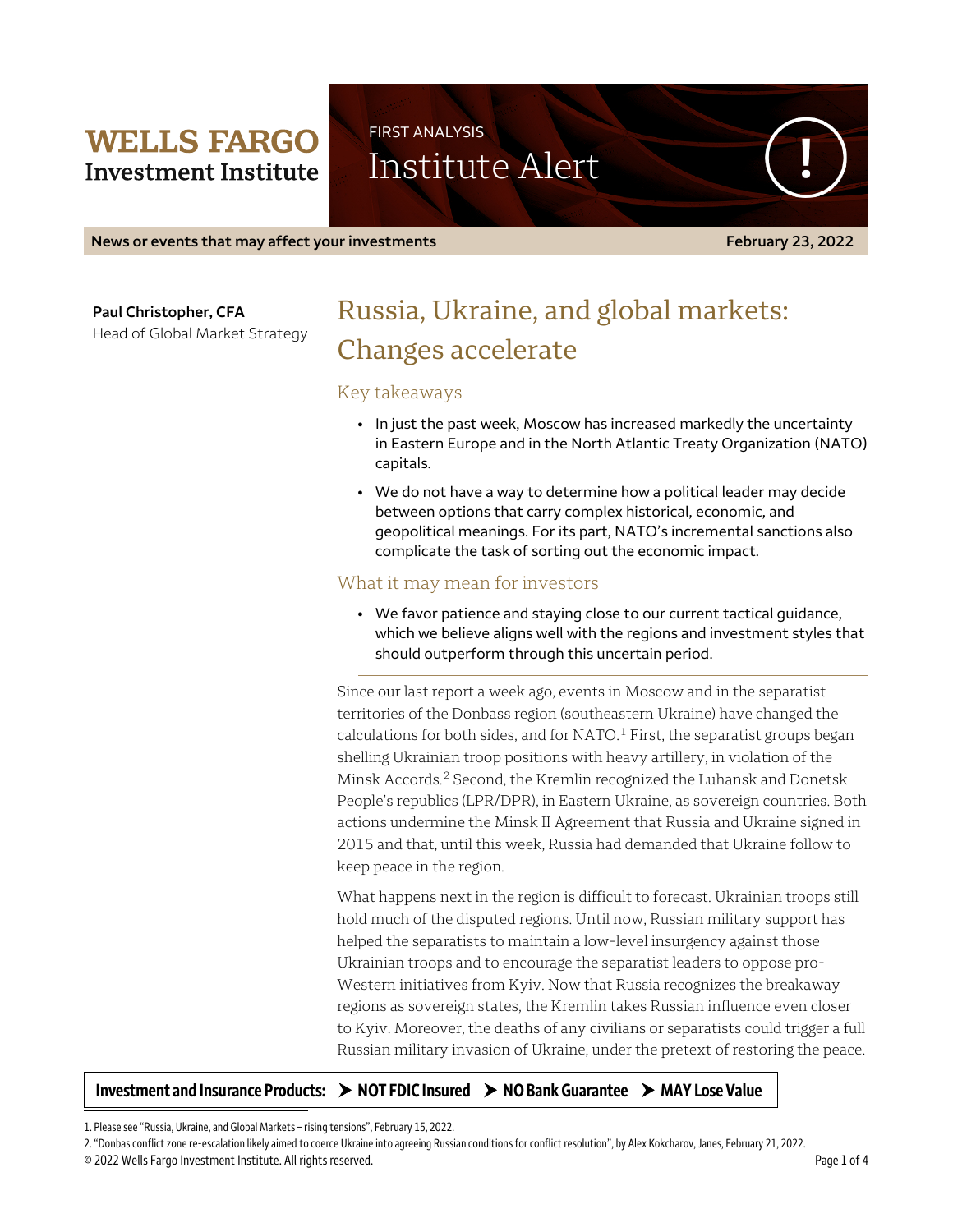We also consider that President Putin intends more modest, tactical goals. Russia has held influence in these breakaway regions since 2014. The Kremlin could de-escalate the conflict while claiming increased regional control and leverage over Kyiv, for example. Mr. Putin also could be trying to see how NATO reacts as he increases the uncertainty about his intentions. He has demanded publicly that NATO stop expanding into countries that border Russia. Increasing the invasion uncertainty could test whether NATO's diverse national interests splinter into impasse or watered-down sanctions.

We do not have a way to determine what a single political leader may decide. Our last two reports laid out the case for why a full-scale invasion of Ukraine would be very costly for Russia, and why Russian President Putin may de-escalate from here.<sup>[3](#page-1-0)</sup> For now, the direction of change suggests more conflict, and we believe the risk of full invasion is rising.

#### **A measured response by NATO countries**

Germany has suspended the certification of the Nord Stream 2 pipeline, putting on hold the inception of Western European gas import through that source. Suspension is not cancellation, so this is an intermediate step. President Biden's penalties include sanctions on wealthy Putin supporters (the oligarchs), and a freezing of assets at two, state-owned banks. Other U.S. measures prohibit U.S. investment in the self-proclaimed separatist republics, and cut off Russia's government from raising money and from trading its debt on U.S. and European markets. These sanctions should be a persistent drag on Russia's economy, but they do not yet attempt to cut off Russia's financial system from Europe and the U.S. markets. More sanctions could be in store if an invasion broadens to the rest of the country.

#### **Limited impact on global markets — so far**

Despite its physical size, Russia has a relatively small economy and its largest trading partners are China and Europe.[4](#page-1-1) There is little direct trade between Russia and the world outside of Europe and China, so both the sanctions on Russia and damage to sentiment likely will fall squarely on the European economies. Russian sanctions are likely to reduce Russian commodity exports (especially energy) into Europe, while any fighting likely weighs on European household and business sentiment and economic growth in 2022.

The fallout for European economic growth depends on how long hostilities may last. Russia's 2014 annexation of Crimea was relatively short and had only a temporary negative impact on the European economy and equity markets. Any Russian invasion of wider Ukraine could become a long struggle, especially to pacify the Ukrainian population.

By contrast, the inflation impact is likely to spill over into the global economy. Reduced Russian gas flows already are forcing European factories and utilities to substitute petroleum, boosting oil demand, even as reduced Russian oil supply further tightens global oil inventories. In turn, higher energy prices should stoke inflation, moreso in Europe, and somewhat less in the U.S. and Asia, which tap more diversified energy sources. Also, Russia is among the world's largest exporters of fertilizer, while Ukraine is among the world leaders in grain exports. Restrictions on these supplies may push up wholesale food prices. Supply-chain disruptions could extend inflation pressure via the auto sector, if auto makers struggle to replace Russian supplies of platinum and palladium for catalytic converters, which reduce auto emissions.

Aside from inflation, any invasion would likely hit global market sentiment. Even if the direct impacts would fall largely on Europe, U.S. markets could overshoot to the downside. Yet, we do not believe that even a Russian invasion of Ukraine would generate a new U.S. economic recession.

 $\overline{a}$ 

<span id="page-1-0"></span><sup>3.</sup> For the first report in the series, see "Russia, Ukraine and Global Markets – Looking Ahead", February 15, 2022.

<span id="page-1-1"></span><sup>4.</sup> For details, please see "General Profile: Russian Federation", United Nations Conference on Trade and Development, February 23, 2022.

<sup>© 2022</sup> Wells Fargo Investment Institute. All rights reserved. Page 2 of 4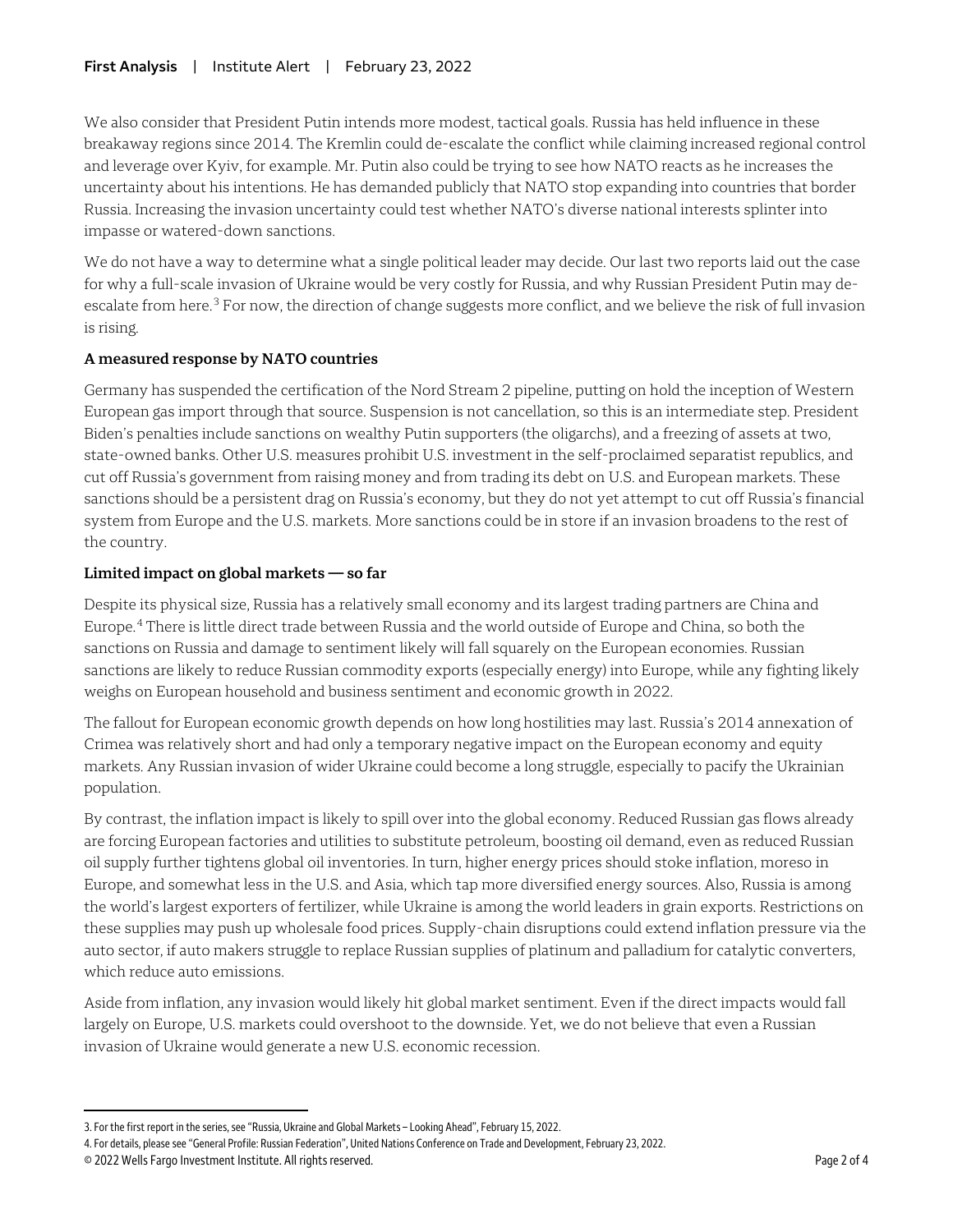#### **Investment implications at this time**

We favor patience and staying close to our current tactical guidance, which we believe aligns well with the regions and investment styles that should outperform in this uncertain period.

**Equities**: Global equity markets have come under strain recently from the combination of inflation pressure and tension at the Ukraine-Russia border. In fact, equity benchmark indexes recently have traded below important support levels for the first time since 2020. Sentiment has been weak and has struggled to see through these uncertainties. We think it will take a little more time for markets to find their footing, mainly because the Federal Reserve is preparing to withdraw liquidity. However, while global market trends appear oversold, we believe equity markets will find their footing, particularly in the U.S. The basis for our view is that we expect the U.S. economy to post above-average growth again in 2022.

Our equity themes favor moving up in market capitalization and quality (that is, focus on firms with strong balance sheets and good earnings prospects); underweight defensives (the economy is not in a recession); and strike a balance between cyclicals and growth. To be specific, we favor:

- U.S. over international markets
- U.S. large- and mid-cap equities over small-cap equities
- Quality sectors (Information Technology and Communication Services) and cyclicals (Financials and Industrials) over defensive sectors (Utilities and Consumer Staples)

**Fixed income:** Any incursion in Ukraine may aggravate inflation and pressure long-term rates higher. However, if European conflict extends and U.S. fixed income becomes a perceived risk haven for European investors, then, on balance, U.S. long-term rates may steady and limit the room that the Federal Reserve has to raise short-term interest rates. We retain a preference for playing defense in fixed income. This entails allowing long-term maturities to mature and reallocating into intermediate maturities, preferred securities, and municipal bonds.

**Commodities**: We also have favored commodities since the spring of 2020 and reiterate that preference under the current circumstances. To reiterate, the global economic upshot of the current crisis in Ukraine is likely to center on the impact that rising commodity prices have on aggravating global inflation. Considering the potential impact on energy, agricultural, industrial metals, and precious metals, we favor a broadly diversified overweight to commodities.

**Cash management**: The S&P 500 Index is roughly 10% down from its all-time high. That is significant — but investors should recognize that the current index level is roughly double its March 2020 low point. Maintaining slightly higher cash balances during heightened periods of uncertainty can often provide added comfort for investors while not deviating materially from their long-term investment plan. As these uncertainties clear, we expect there to be time to resume a disciplined approach to putting cash to work.